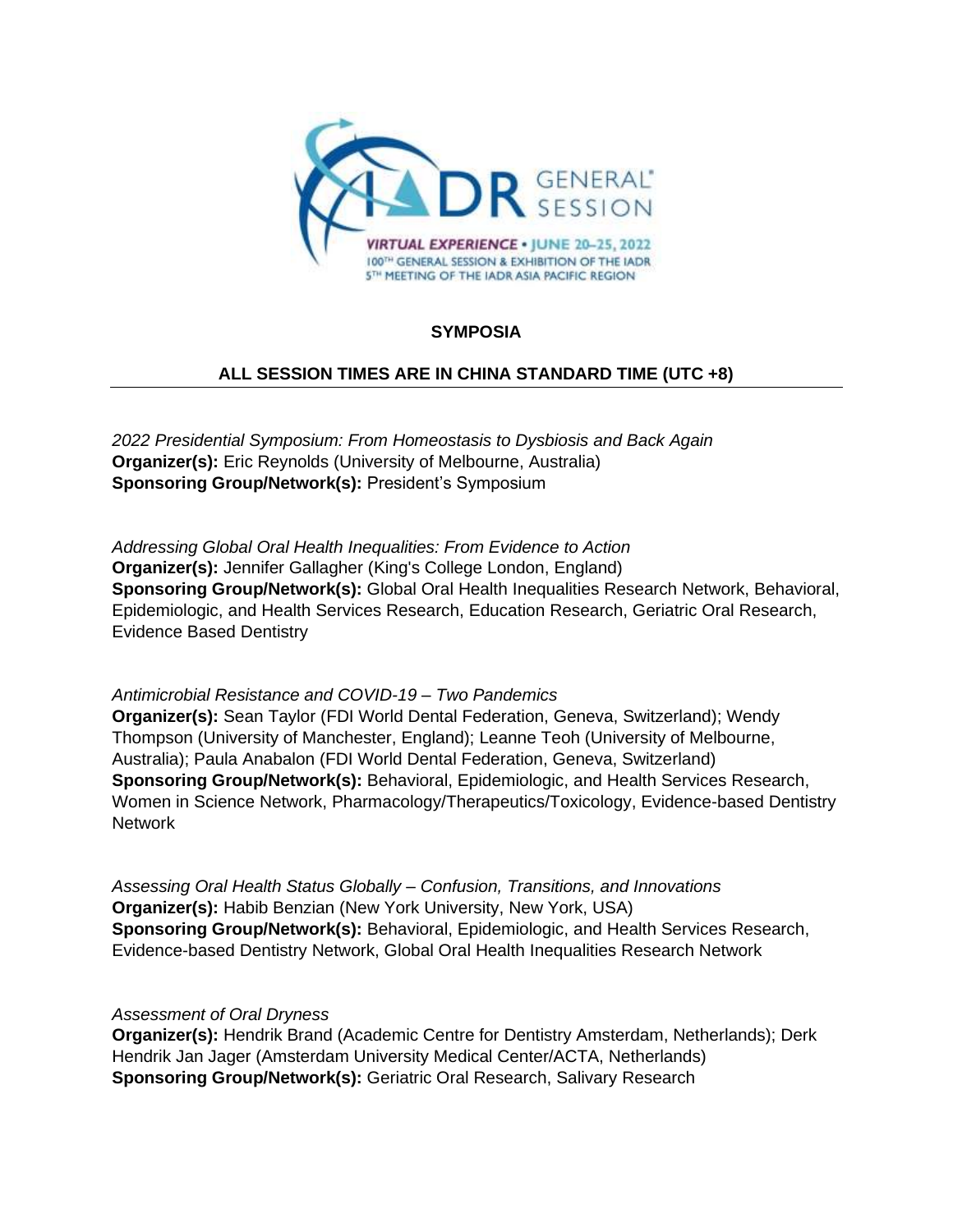*BeSiDe Time for Science in Dental Behavior Support* **Organizer(s):** Caoimhin Mac Giolla Phadraig (Trinity College Dublin, Ireland); Juliana Ramacciato (Faculdade São Leopoldo Mandic, Campinas, Brazil) **Sponsoring Group/Network(s):** Behavioral, Epidemiologic, and Health Services Research, Clinical and Translational Science Network, Pediatric Oral Health Research, Geriatric Oral Research, Dental Anesthesiology and Special Care Research

*Bioactive Dental Materials – Developing, Promising, Confusing* **Organizer(s):** Jack Ferracane (Oregon Health & Science University, Portland, USA) **Sponsoring Group/Network(s):** Implantology Research, Dental Materials, Mineralized Tissue, Pulp Biology & Regeneration Research

*Biological vs. Psychosocial Trait for the Risk Determinants of Early-caries* **Organizer(s):** Andy Yen-Tung Teng (Kaohsiung Medical University, Taiwan) **Sponsoring Group/Network(s):** Behavioral, Epidemiologic, and Health Services Research

*Brief DC/TMD: Axis I, Axis II, and Implementation in General Dentistry* **Organizer(s):** Per Alstergren (Malmo University, Sweden) **Sponsoring Group/Network(s):** International Network for Orofacial Pain and Related Disorders Methodology, Neuroscience

*Chewing Over Bruxism*

**Organizer(s):** Daniele Manfredini (University of Siena, Italy); Frank Lobbezoo (ACTA - University of Amsterdam, Netherlands)

**Sponsoring Group/Network(s):** International Network for Orofacial Pain and Related Disorders Methodology, Neuroscience

*Data-driven Surface Metrology for Advancing Oral and Craniofacial Rehabilitation* **Organizer(s):** Rupert Austin (King's College London, England); Lifong Zou (Queen Mary University of London, England)

**Sponsoring Group/Network(s):** Dental materials, Prosthodontics Research

*Deep Caries and Exposed Pulp; Translation, Contradictions, and Opportunities* **Organizer(s):** Ikhlas El Karim (Queen's University of Belfast, Northern Ireland); Hal Duncan (Dublin Dental University Hospital, Trinity College, Ireland) **Sponsoring Group/Network(s):** Clinical and Translational Science Network, Cariology Research, Pulp Biology & Regeneration Research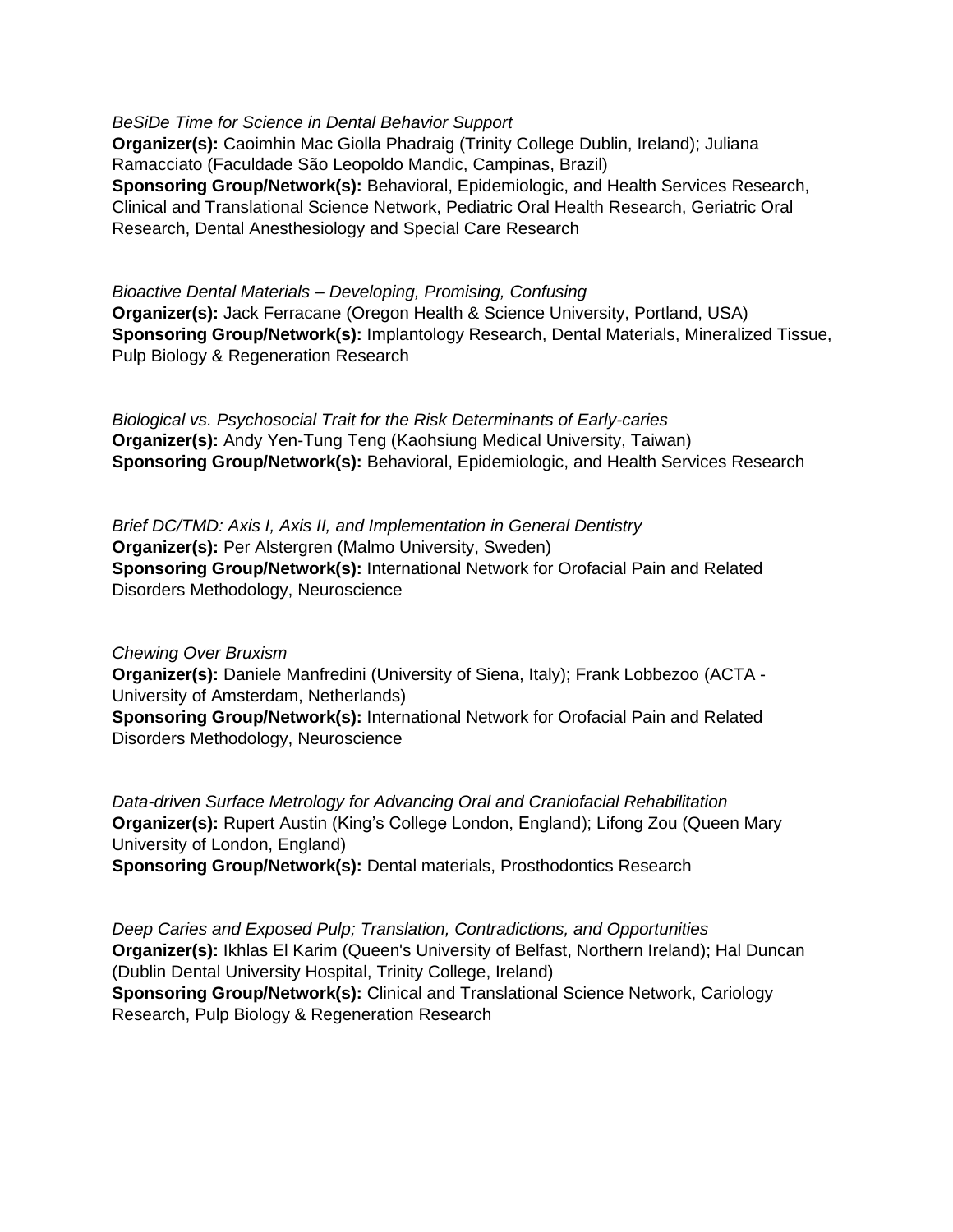*Dental Implant Treatment for Patients with Systemic Conditions* **Organizer(s):** Quan Yuan (Sichuan University, Chengdu, China) **Sponsoring Group/Network(s):** Geriatric Oral Research, Implantology Research

*Developing Online Learning to Advance Dental Education* **Organizer(s):** Bian Zhuan (Wuhan University, China) **Sponsoring Group/Network(s):** Evidence-based Dentistry Network, Geriatric Oral Research

*Embracing Sustainability in Education, Policy, and Research* **Organizer(s):** Brett Duane (Trinity College Dublin, Ireland) **Sponsoring Group/Network(s):** Behavioral, Epidemiologic, and Health Services Research, Evidence-based Dentistry Network, Education Research, e-Oral Health Network, Cariology Research, Association Dental Education Europe (ADEE), European Dental Students Association (EDSA)

*e-Oral Health Terminology Consensus and New Developments for e-Health* **Organizer(s):** Sergio Uribe (Riga Stradins University, Latvia) **Sponsoring Group/Network(s):** Behavioral, Epidemiologic, and Health Services Research, Student Training and Research (STAR) Network, Oral Health Research, e-Oral Health Network, Clinical and Translational Science Network, Cariology Research

*Host Microbiome Interactions Linking Oral Health with Systemic Health* **Organizer(s):** Luigi Nibali (King's College London, England); Sadia Niazi (King's College London, England)

**Sponsoring Group/Network(s):** Periodontal Research

*Host Modulators: A Paradigm Shift in Periodontitis Treatment* **Organizer(s):** Elena Calciolari (Queen Mary University of London, England) **Sponsoring Group/Network(s):** Microbiology/Immunology, Periodontal Research

*Integration of Oral Health: Moving to Forefront of Political Priorities*

**Organizer(s):** Manu Mathur (Public Health Foundation of India, Gurgaon); David Williams (Bart's and The London School of Medicine and Dentistry, England); Peter Mossey (University of Dundee, Scotland)

**Sponsoring Group/Network(s):** Global Oral Health Inequalities Research Network Behavioral, Epidemiologic and Health Systems Research Group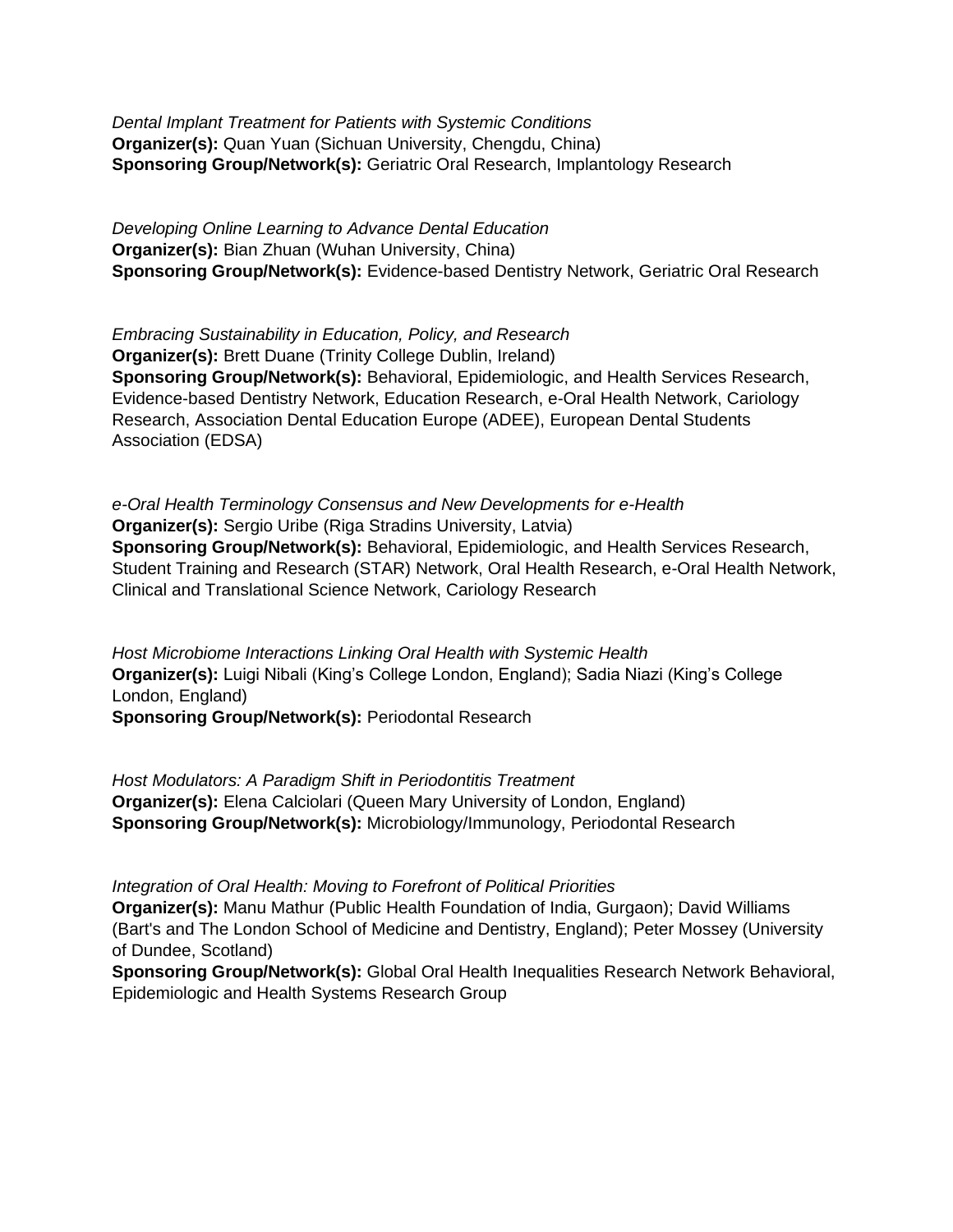*In vivo Methods to Assess the Biological Foundations of Implant Surgery* **Organizer(s):** Jun-yu Shi (Shanghai Ninth People's Hospital, China); Gaia Pellegrini (Universita degli Studi di Milano, Milan, Italy) **Sponsoring Group/Network(s):** Implantology Research, Periodontal Research

*Is Bonding Durability Still a Matter of Concern in Dentistry?* **Organizer(s):** Salvatore Sauro (Universidad CEU-Cardenal Herrera, Spain) **Sponsoring Group/Network(s):** Dental Materials

*Laser-photo Stimulation in Regenerative Periodontology*

**Organizer(s):** Wolf Grimm (Witten/Herdecke University, Germany); Georgios Romanos (Stony Brook University, New York, USA); Tilman Fritsch (Stavropol State Medical University, Russia) **Sponsoring Group/Network(s):** Periodontal Research, Implant Research Group (IRG)

*The Impact of Lasers and Other Photonic Devices in Modern Dentistry* **Organizer(s):** Claudia Cotca (Washington Institute for Dentistry & Laser Surgery, Chevy Chase, MD, USA) **Sponsoring Group/Network(s):** Pharmacology/Therapeutics/Toxicology

*Marijuana Use and Periodontal Disease Risk (a.k.a. "Pot and Perio")* **Organizer(s):** David Scott (University of Louisville, Kentucky, USA); Jonathan Broadbent (University of Otago, Dunedin, New Zealand) **Sponsoring Group/Network(s):** Periodontal Research

*MI Treatments: Latest Evidence on Treatments Planning and Materials* **Organizer(s): Sponsoring Group/Network(s):** Cariology Research, Dental Materials

*Modern Approaches to Solving Apical Periodontitis* **Organizer(s):** Zulema Arias (Okayama University, Japan) **Sponsoring Group/Network(s):** Pulp Biology & Regeneration Research

*MOFs Modified Biomaterials in Oral Science* **Organizer(s):** Jian Wang; Xibo Pei (Sichuan University, Chengdu, China); Junyu Chen (Sichuan University, Chengdu, China) **Sponsoring Group/Network(s):** Dental Materials, Pharmacology/Therapeutics/Toxicology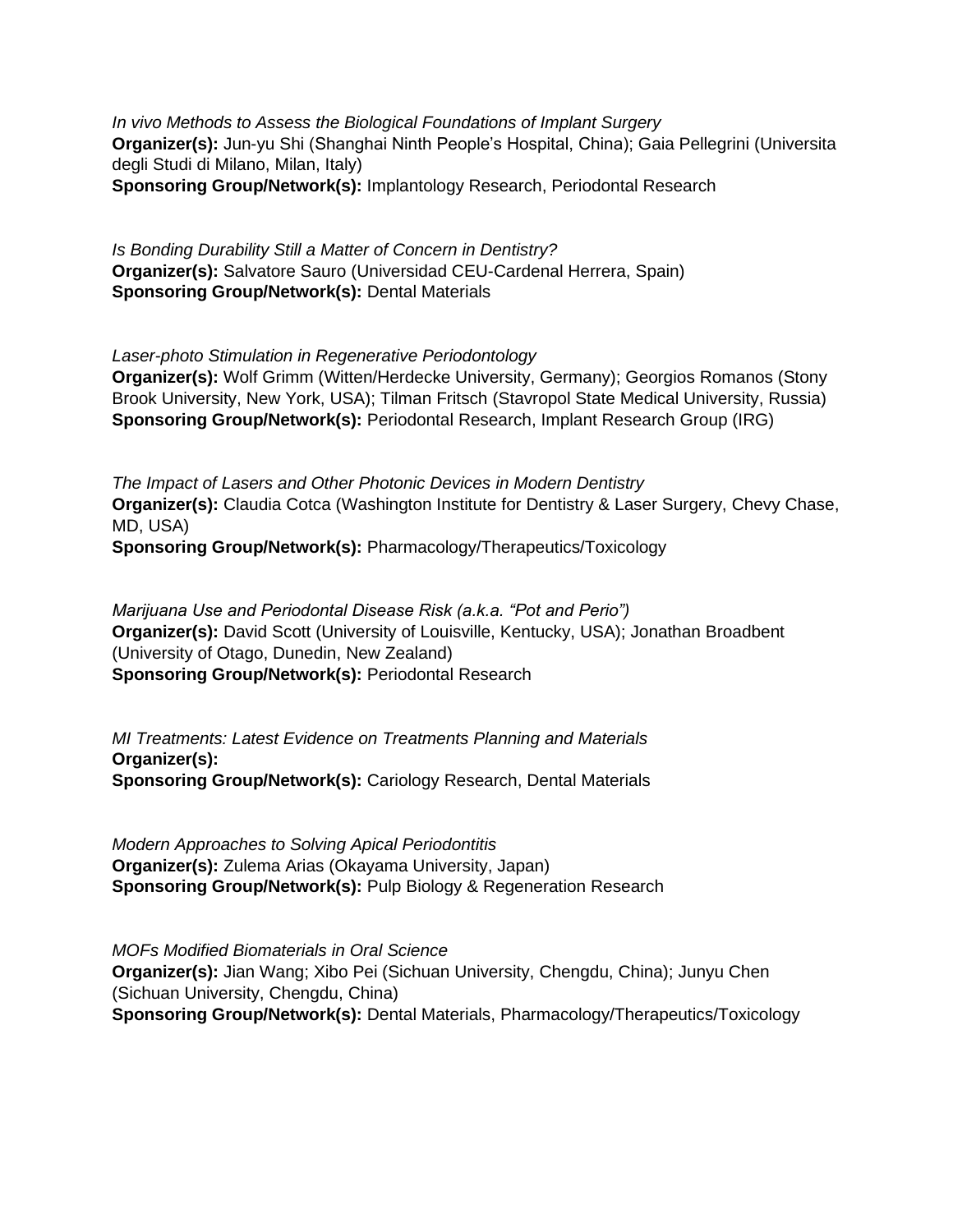*Neuronal Soluble Factors as Key Messengers in Orofacial Pain Pathology* **Organizer(s):** Yoshizo Matsuka (Tokushima University, Japan) **Sponsoring Group/Network(s):** Neuroscience

*New Breakthroughs in Craniofacial Bone and Tooth Pulp Research Frontiers* **Organizers(s):** Yang Chai (University of Southern California, Los Angeles, USA); Brad Amendt (University of Iowa, Iowa City, USA); Jian Feng (Baylor College of Dentistry, Dallas, Texas, USA)

**Sponsoring Group/Network(s):** Mineralized Tissue, Craniofacial Biology Research, Stem Cell Biology Research, Pulp Biology & Regeneration Research

*New Developments in the Methodology of Clinical Dental Research* **Organizer(s):** Fang Hua (Wuhan University, China); Tanya Walsh (University of Manchester, England) **Sponsoring Group/Network(s):** Behavioral, Epidemiologic, and Health Services Research,

Clinical and Translational Science Network, Network for Practice -based Research, Evidencebased Dentistry Network, Diagnostic Sciences

*Novel Regenerative Immunotherapies for Restoring Damaged Salivary Gland Function* **Organizer(s):** Fei Liu; Olga Baker (University of Missouri, Columbia, USA) **Sponsoring Group/Network(s):** Microbiology/Immunology, Stem Cell Biology Research, Salivary Research

*Novel Strategy Against Obesity-related Periodontitis and its Complications* **Organizer(s):** Fusonari Nishimura (Kyushu University, Japan) **Sponsoring Group/Network(s):** Periodontal Research

*Novel Vasculatization Strategies in Craniofacial Tissue Regeneration* **Organizer(s):** Waruna Dissanayaka (University of Hong Kong, Hong Kong) **Sponsoring Group/Network(s):** Mineralized Tissue, Pulp Biology & Regeneration Research, Stem Cell Biology Research

*Optimal Conduct and Report of Randomized Controlled Trials in Cariology* **Organizer(s):** Alonso Carrasco-Labra (University of Pennsylvania, Philadelphia, USA) **Sponsoring Group/Network(s):** Clinical and Translational Science Network, Cariology Research, Evidence-based Dentistry Network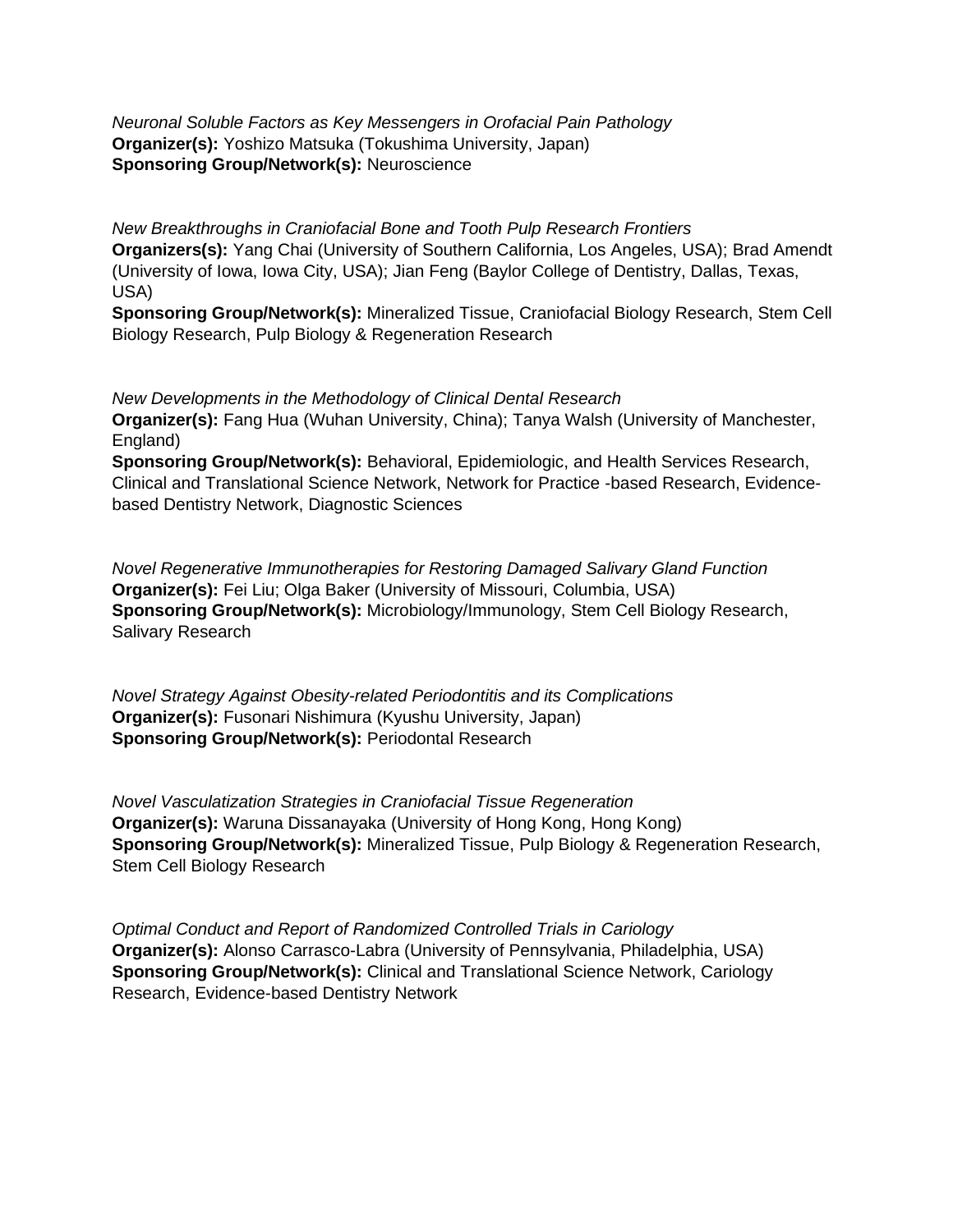*Oral Health Behaviour Change: From Theory to Practice* **Organizer(s):** George Kitsaras (University of Manchester, England); Koula Asimakopoulou (King's College London, England)

**Sponsoring Group/Network(s):** Behavioral, Epidemiologic, and Health Services Research

*Oral Microbial Ecology and Its Role in Children's Oral Health* **Organizer(s):** Jing Zou (Sichuan University, Chengdu, China); Xiao Bing Li (Sichuan University, Chengdu, China) **Sponsoring Group/Network(s):** Microbiology/Immunology **Supported by:** 3M Company

*Oral Microbiome Data Analysis: New Challenges, Analysis Methods and Applications* **Organizer(s):** Di Wu (University of North Carolina, Chapel Hill, USA) **Sponsoring Group/Network(s):** Microbiology/Immunology, Pediatric Oral Health Research

*Pellicle Engineering – A Fascinating Approach in Preventive Dentistry* **Organizer(s):** Marilia Buzalaf (Bauru School of Dentistry, Brazil); Mathias Hannig (Saarland University, Saarbrücken, Germany) **Sponsoring Group/Network(s):** Cariology Research, Salivary Research

*Political Determinants of Oral Health Inequalities: What Do We Know?* **Organizer(s):** Marco Peres (National Dental Research Institute Singapore and Duke-NUS Medical School, Singapore); Carol Guarnizo-Herreno (Universidad Nacional de Colombia, Bogotá)

**Sponsoring Group/Network(s):** Behavioral, Epidemiologic, and Health Services Research, Global Oral Health Inequalities Research Network

*Power, Dentistry, and Oral Health Inequities* **Organizer(s):** Lisa Jamieson (University of Adelaide, Australia) **Sponsoring Group/Network(s):** Global Oral Health Inequalities Research Network, Behavioral, Epidemiologic, and Health Services Research

*Recognize the Immune Regulation in Implant Dentistry* **Organizer(s):** Quan Yuan (Sichuan University, Chengdu, China) **Sponsoring Group/Network(s):** Dental Materials, Implantology Research, Prosthodontics Research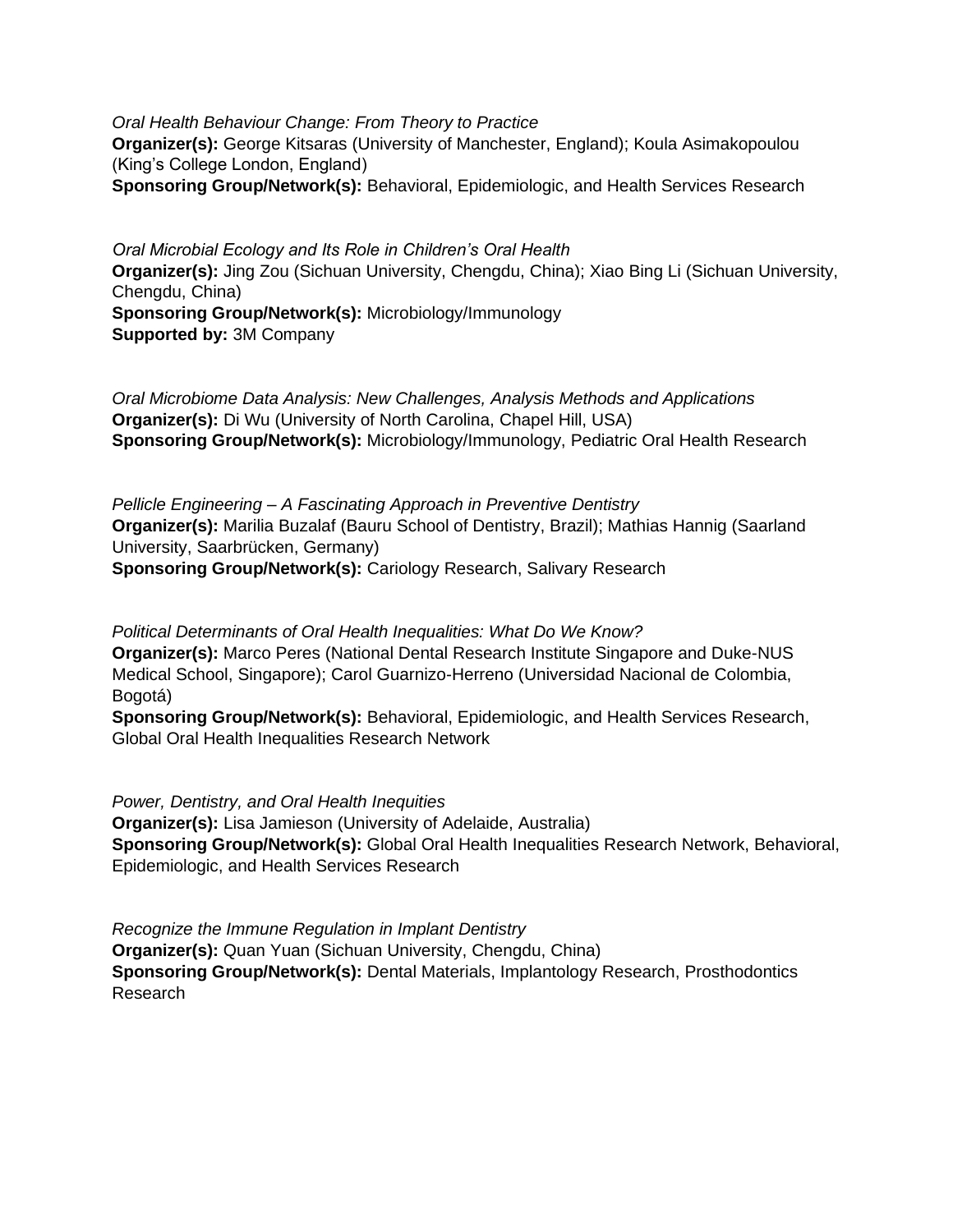*Science Advances in Regenerative Endodontics and Pulp Tissue Engineering* **Organizer(s):** Vinicius Rosa (National University of Singapore, Singapore) **Sponsoring Group/Network(s):** Dental Materials, Pulp Biology & Regeneration Research

*Scientific Rigor and Misconduct* **Organizer(s):** Effie Ioannidou (University of Connecticut, Storrs, USA); Makyba Charles-Ayinde (IADR, Alexandria, USA) **Sponsoring Group/Network(s):** IADR Ethics Committee

*Screening of Hyperglycemia in the Dental Office: Is it Feasible?* **Organizer(s):** Eduardo Montero; David Herrera (University Complutense, Madrid, Spain) **Sponsoring Group/Network(s):** Behavioral, Epidemiologic, and Health Services Research, Periodontal Research

*Statis Surgical Guide Versus Dynamic Navigation* **Organizer(s):** Quan Yuan (Sichuan University, Chengdu, China) **Sponsoring Group/Network(s):** Oral & Maxillofacial Surgery Research, Implantology Research, Prosthodontics Research

*Stem Cell-regulated Bone Regeneration: Bench to Bedside* **Organizer(s):** Quan Yuan (Sichuan University, Chengdu, China) **Sponsoring Group/Network(s):** Implantology Research, Stem Cell Biology Research, Mineralized Tissue

*The Growing Up of Oral Health-related Birth Cohort Consortium - GLOBICS* **Organizer(s):** Karen Peres (National Dental Centre Singapore, Singapore) **Sponsoring Group/Network(s):** Behavioral, Epidemiologic, and Health Services Research, Nutrition Research **Supported by:** The Borrow Foundation

*The Impact of Policies in Reducing Socioeconomic Inequalities in Oral Health* **Organizer(s):** Marco Peres (National Dental Research Institute Singapore and Duke-NUS Medical School, Singapore) **Sponsoring Group/Network(s):** Global Oral Health Inequalities Research Network, Behavioral, Epidemiologic, and Health Services Research

*The Mechanisms Underlying Normal and Abnormal Root Development* **Organizer(s):** Reginald Taylor (Texas A&M College of Dentistry, Dallas, USA); Sylvia Frazier-Bowers (University of North Carolina, Chapel Hill, USA) **Sponsoring Group/Network(s):** Craniofacial Biology Research, Mineralized Tissue